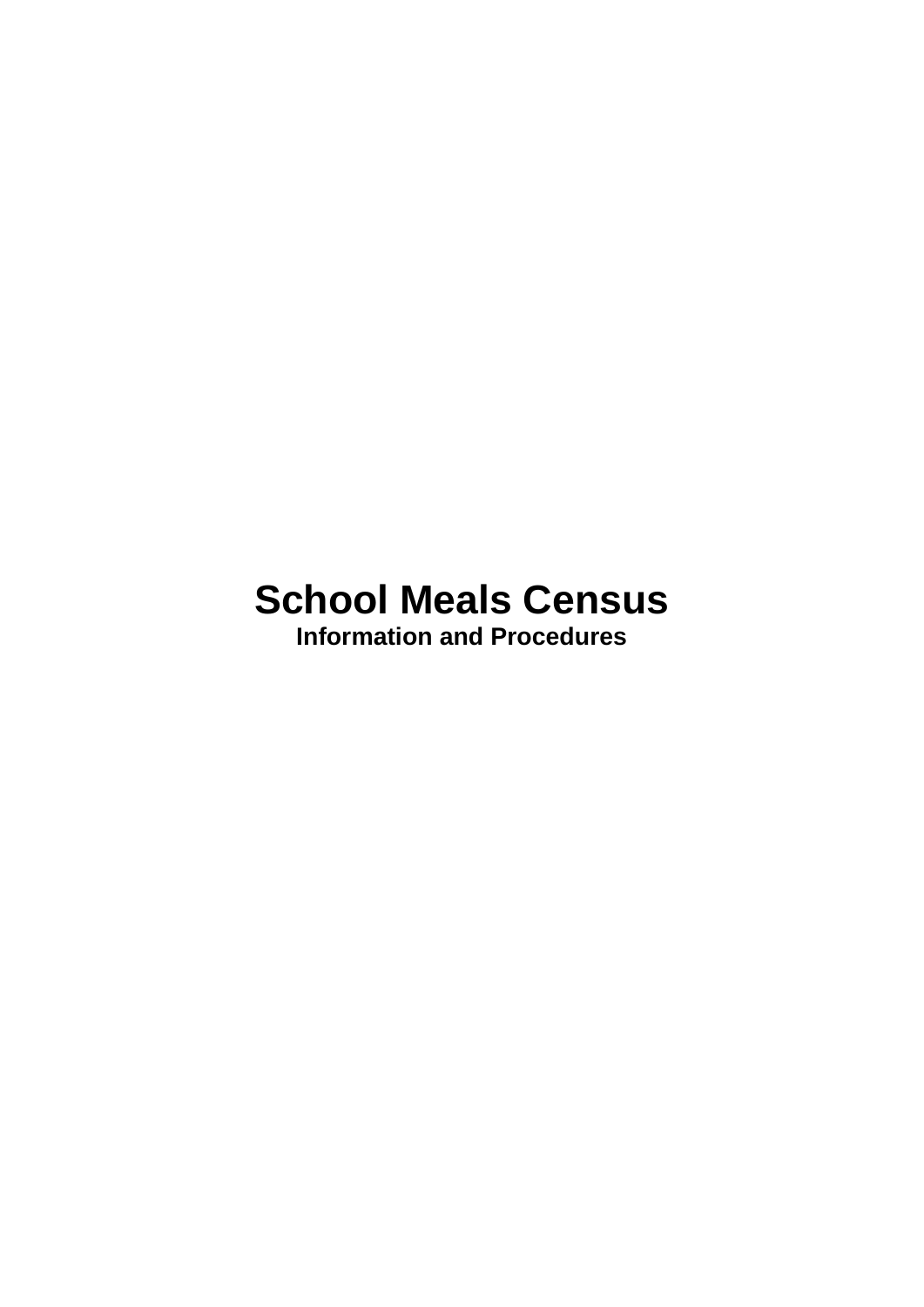# **Data Collection**

Information on numbers of pupils taking school meals is collected annually as part of the School Meals Census. This data collection exercise is an annual snapshot for all grant aided schools in Northern Ireland, and the reference point for data is usually the Friday of the first full working-week in October. This is the same date for the main School Census (school enrolments) data collection<sup>1</sup>.

The School Meals Census gathers information in relation to the number of children taking school meals either paid or free; those taking traditional meals or cash cafeteria; and those making other lunch arrangements.

The information provided in the School Meals Census combined with that in the main School Census also allows the comparison of uptake of free school meals by those with entitlement.

The Education Authority (formerly Education and Library Boards (ELBs)) is responsible for the day to day operation of the school meals service in all grant-aided schools, with the exception of voluntary grammar schools and grant-maintained integrated schools, where the responsibility lies with the Trustees/Boards of Governors. Prior to the 2012/13 School Meals Census catering managers in the former Education and Library Boards collected data in relation to schools in the controlled and maintained sectors and provided a collated return for their area to the Department; the Department collected information directly from each Voluntary Grammar School and Grant-Maintained Integrated School.

For the 2012/13 School Meals Census the data collection methodology was changed. The Department collected the information directly from each grantaided school.

The first statistical bulletin on School Meals in Northern Ireland was produced in relation to 2010/11 data. Prior to this data was collected, collated and made available to policy branches within the Department of Education and to other users across the education service, most notably the former Education and Library Boards (ELBs).

The following data is collected:

<u>.</u>

Type of meal provision Number of pupils enrolled Number of pupils present on Census day Number of pupils present on Census day but not availing of a school midday break $^2$ 

<sup>&</sup>lt;sup>1</sup> For the 2012/13 School Meals Census the reference date was 19 October 2012 while the reference date for the main School Census was 5 October 2012

 $2^2$  Collection of this data item began in 2012/13 School Meals Census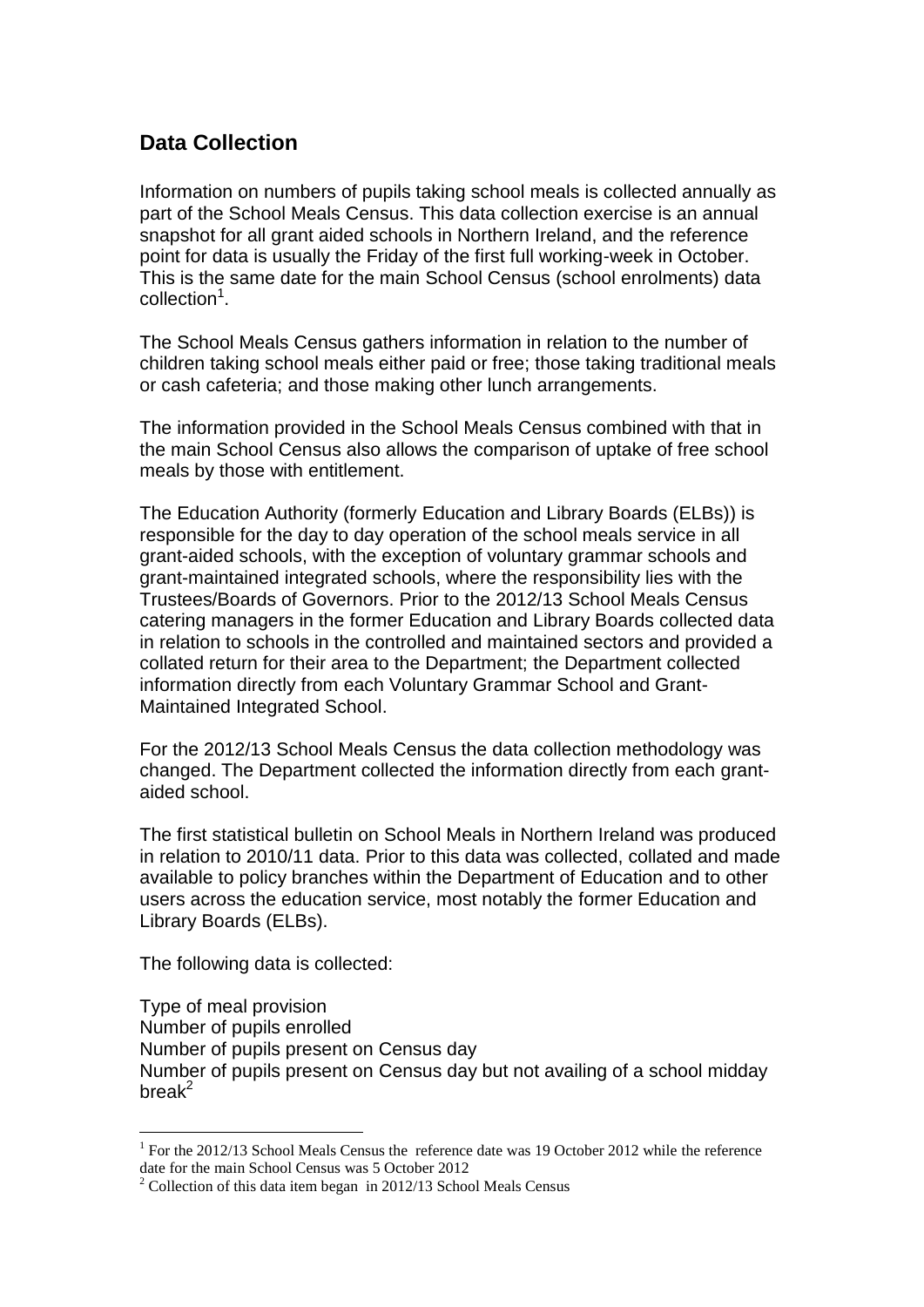Number of pupils taking traditional meal – paying Number of pupils taking traditional meal – free Number of pupils taking cash cafeteria meal – paying Number of pupils taking cash cafeteria meal – free Number of pupils making other lunch arrangements Number of adults taking school meal – paying Number of adults taking school meal – free – kitchen staff Number of adults taking school meal – free – midday supervisors

# **Main Legislation**

The following statutory provisions provide for the processing of data by the Department.

Education and Libraries (NI) Order 2003 Article 37 provides that ELBs and schools shall make such reports and returns and give such information to the Department as the Department may reasonably require for the purposes of its functions under any statutory provision.

The Department is responsible for formulating and developing policy and the associated financial arrangements in relation to school meals. The school meals service itself is provided in line with the Approved Arrangements for the Provision of Milk, Meals and Related Facilities made under Articles 58 and 59 of the Education and Libraries (NI) Order 1986 drawn up by the Department of Education (DE).

[\(https://www.deni.gov.uk/articles/school-milk-and-meals-background\)](https://www.deni.gov.uk/articles/school-milk-and-meals-background)

The Department is registered with the Information Commissioner as a data controller under the requirements of the Data Protection Act and processing carried out by the Department is compliant with the Data Protection Act.

#### **Resources**

The process is currently encompassed within the workload of 1 Deputy Principal Statistician with 1 Assistant Statistician. Administrative support is provided by two clerical staff, who assist in the mail‐out process and in the electronic capture of the data.

This is the minimum required to produce the dataset to its current standard and in the current timeframe.

#### **Users and uses of the Statistics Release and data**

Data collected through the School Meals Census are used by policy teams within the Department of Education and by other users across the education service, most notably by the Education Authority (formerly the Education and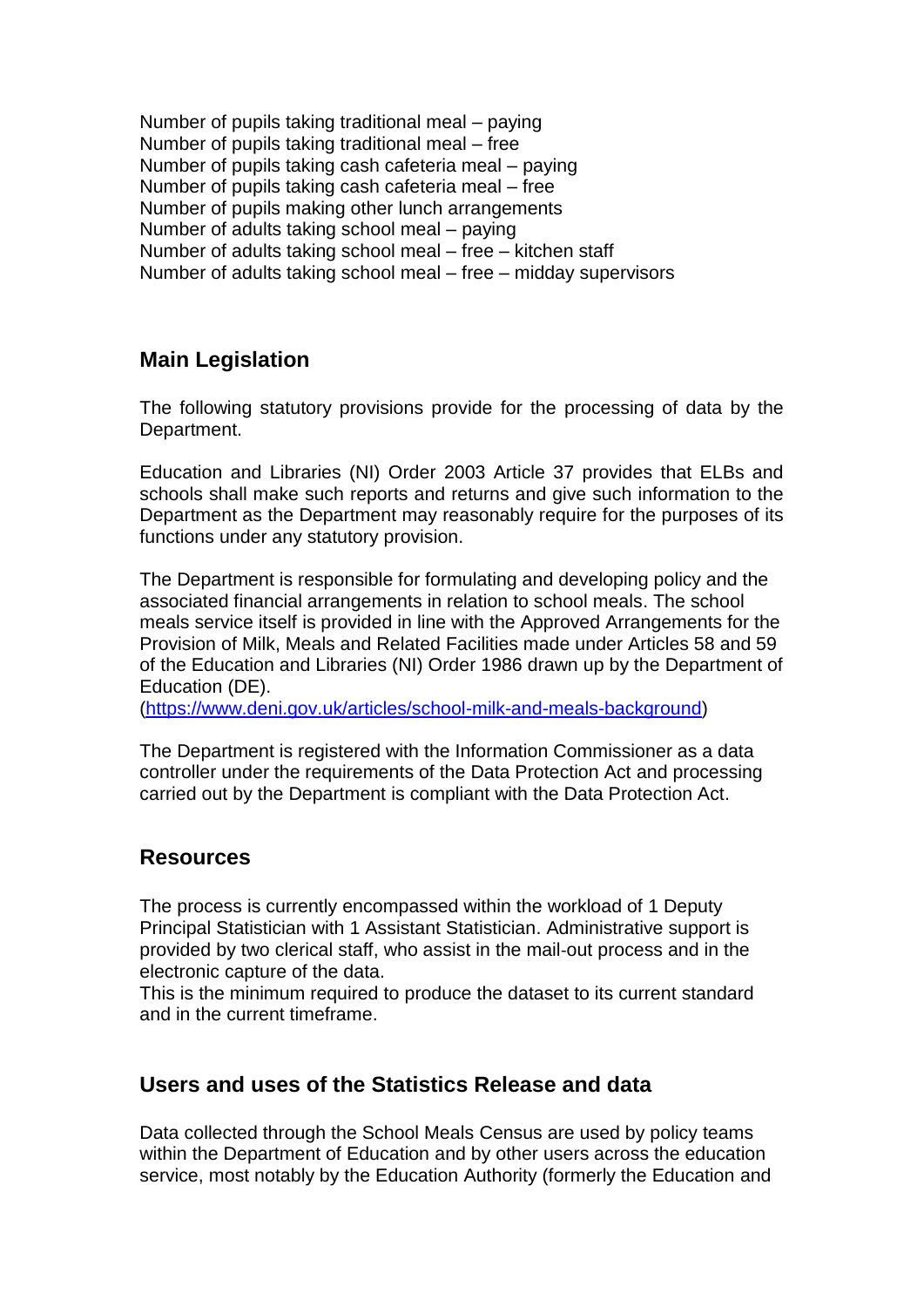Library Boards (ELBs)). The data are also used to inform a number of Assembly questions.

#### **Response Burden**

A small sample survey of schools making data returns through the School Meals Census process found that the average time taken by schools to make a return in 2014/15 was 40 minutes. In monetary terms, this translated to an average of £28.

The results from each school varied considerably and reasons for this could be such factors as the size or type of each school or the rank of the member of staff completing the return.

#### **Data validation**

From 2012/13, data collection has been carried out by the Department directly from all grant aided schools. In previous years the Department collected information from Voluntary Grammar and Grant Maintained Integrated schools only, while the former Education and Library Boards collected data from all other grant aided schools. The following description of data validation relates to 2012/13 and subsequent data collections only.

Data from each school is subjected to a set of validation checks, including basic arithmetic checks, comparison with previous years return and with latest school enrolment and free school meal entitlement figures.

Any changes made to the data as a result of the data validation process are communicated and agreed with the school.

# **Confidentiality**

The School Meals data collection exercise adheres to the Confidentiality principle set out in the Code of Practice for Official Statistics. No information on private individuals or organisations is released to the public. Sensitive data items or individual level data are not collected as part of this process and are therefore not held by DE Statistics & Research Branch.

# **Publication Details**

The Statistical Bulletin on School Meals is usually published in April on the Department's website and on the UK National Statistics Publication Hub. The Statistical Bulletin is pre‐announced on the DE Statistics & Research website